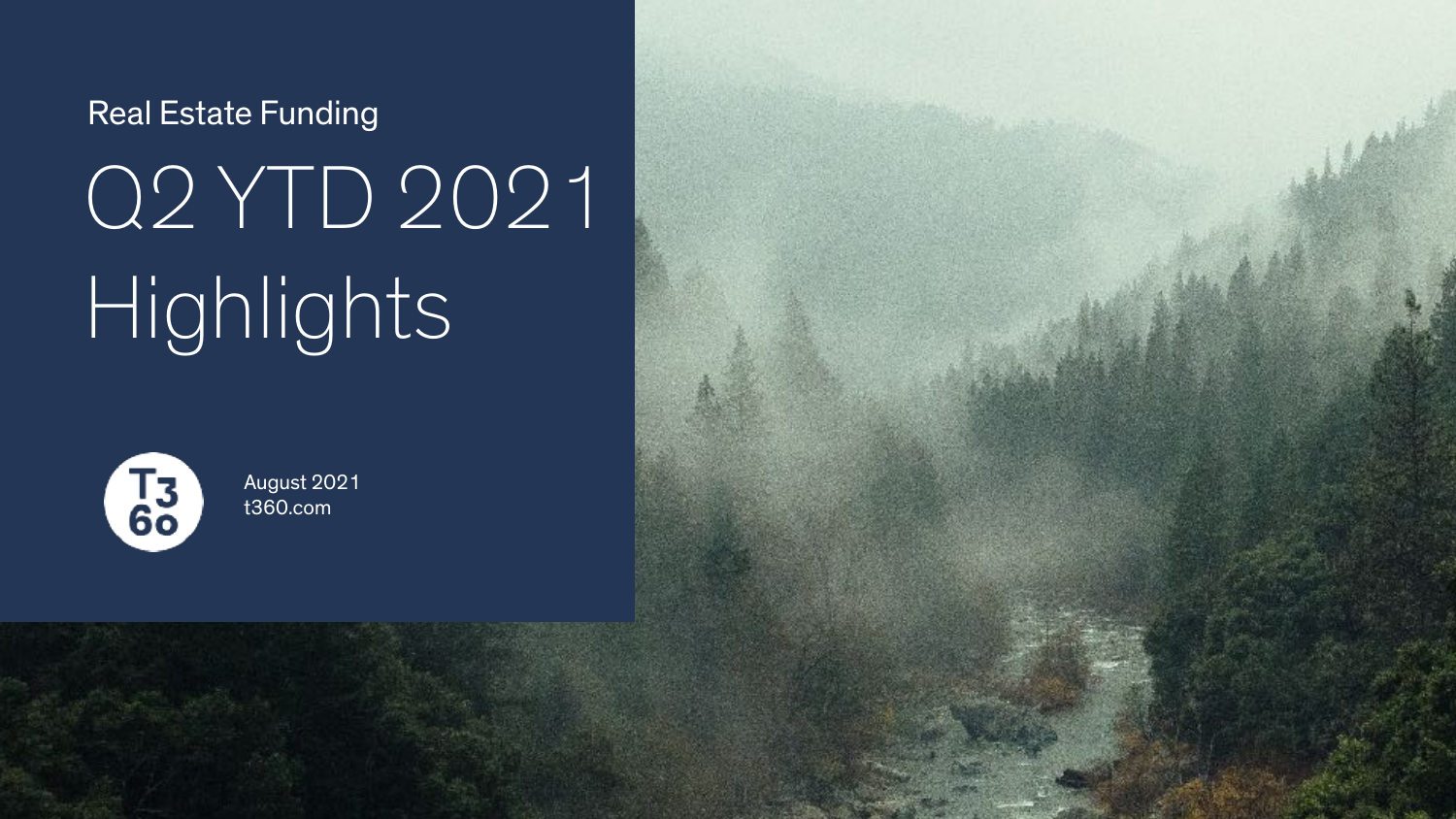## Q2 YTD 2021 Highlights

Year-to-date investment in real estate technology Year-to-date investment in real estate technology through Q2 2021 was already 82% of full year 2020 levels:

- Mortgage technology was the clear funding category leader, representing 55% of total funding, led by a secondary market investment in Better of \$500M to buy back shares and Blend's \$300M Series G round of funding.
- Residential category funding was 42% of the total investment, led by Homeward's \$371M raise of debt and Series B funding and brokerage platform Side's \$200M Series D funding.

The strong year-to-date M&A activity through Q2 2021 had a significant concentration in the residential category:

- There were several residential strategic acquisitions such as Zillow Group/ShowingTime, Constellation Real Estate/Top Producer, LoneWolf Technologies/LionDesk and HomeSpotter as well as BoomTown/ Brokermint.
- The noteworthy acquisition of CoreLogic by Stone Point Capital and Insight Partners was also completed.

Special Purpose Acquisition Vehicle (SPAC) activity also continued to progress in Q1 and Q2, with Matterport, Offerpad and Better merger announcements.



Real Estate Funding - Q2 YTD 2021 Highlights - 2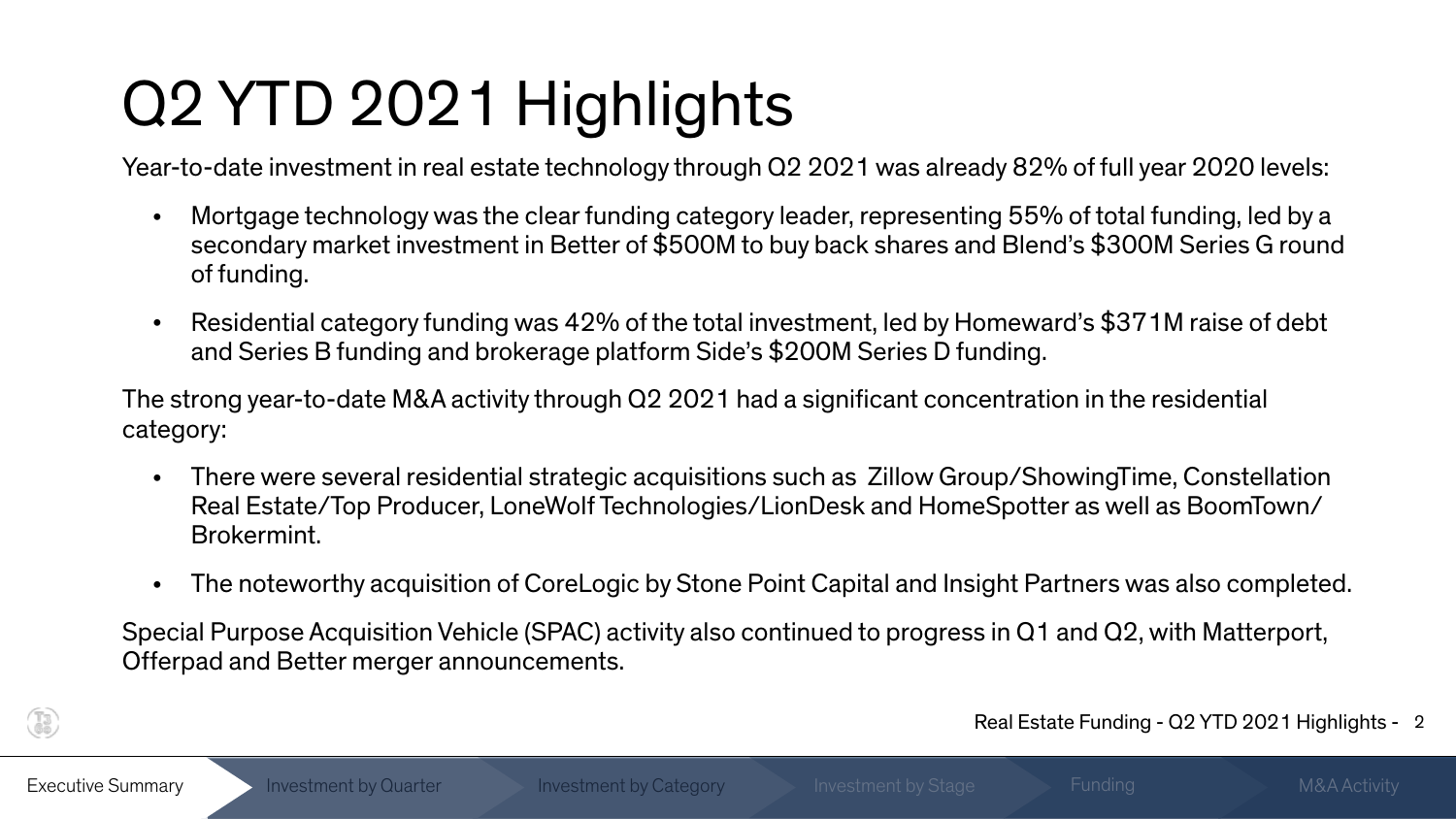Mortgage tech funding leads Q2 YTD 2021 investment

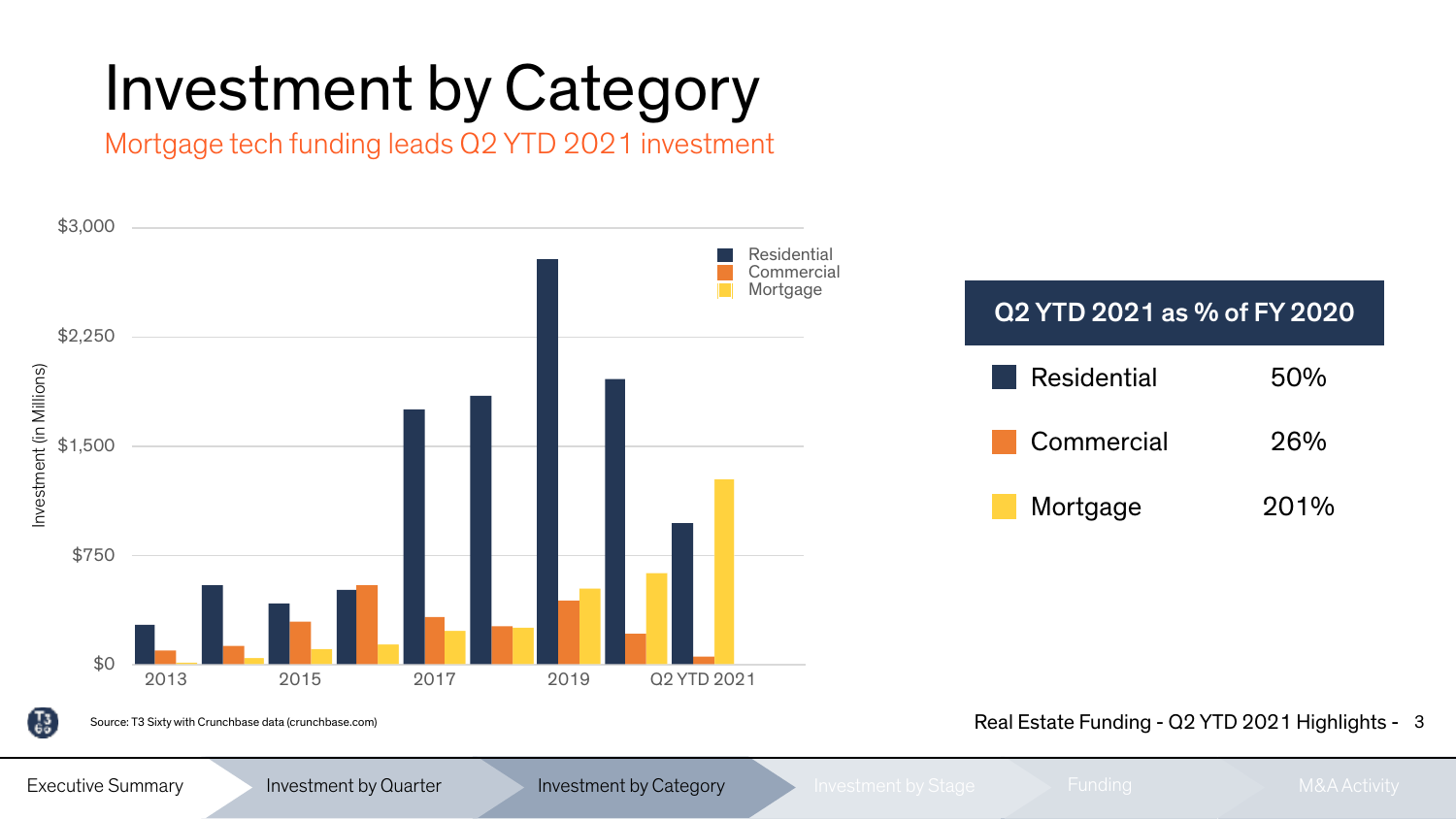Residential Real Estate



#### Select 2021 Residential Financing (\$M)

Executive Summary **Investment by Quarter Investment by Category Investment by Stage Funding M&A Activity** M&A Activity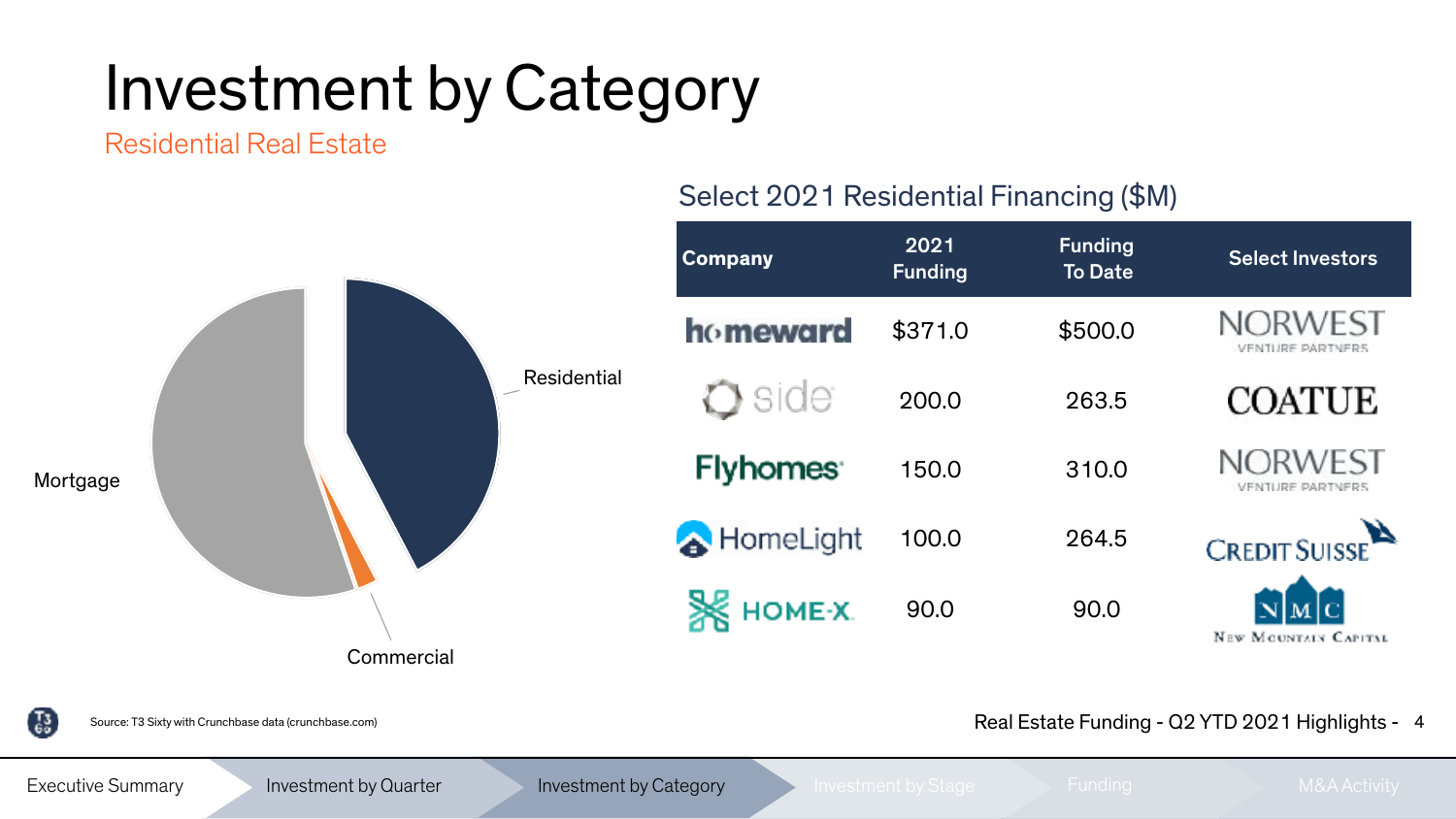Commercial Real Estate



Executive Summary **Investment by Quarter Investment by Category Investment by Stage Funding M&A Activity** M&A Activity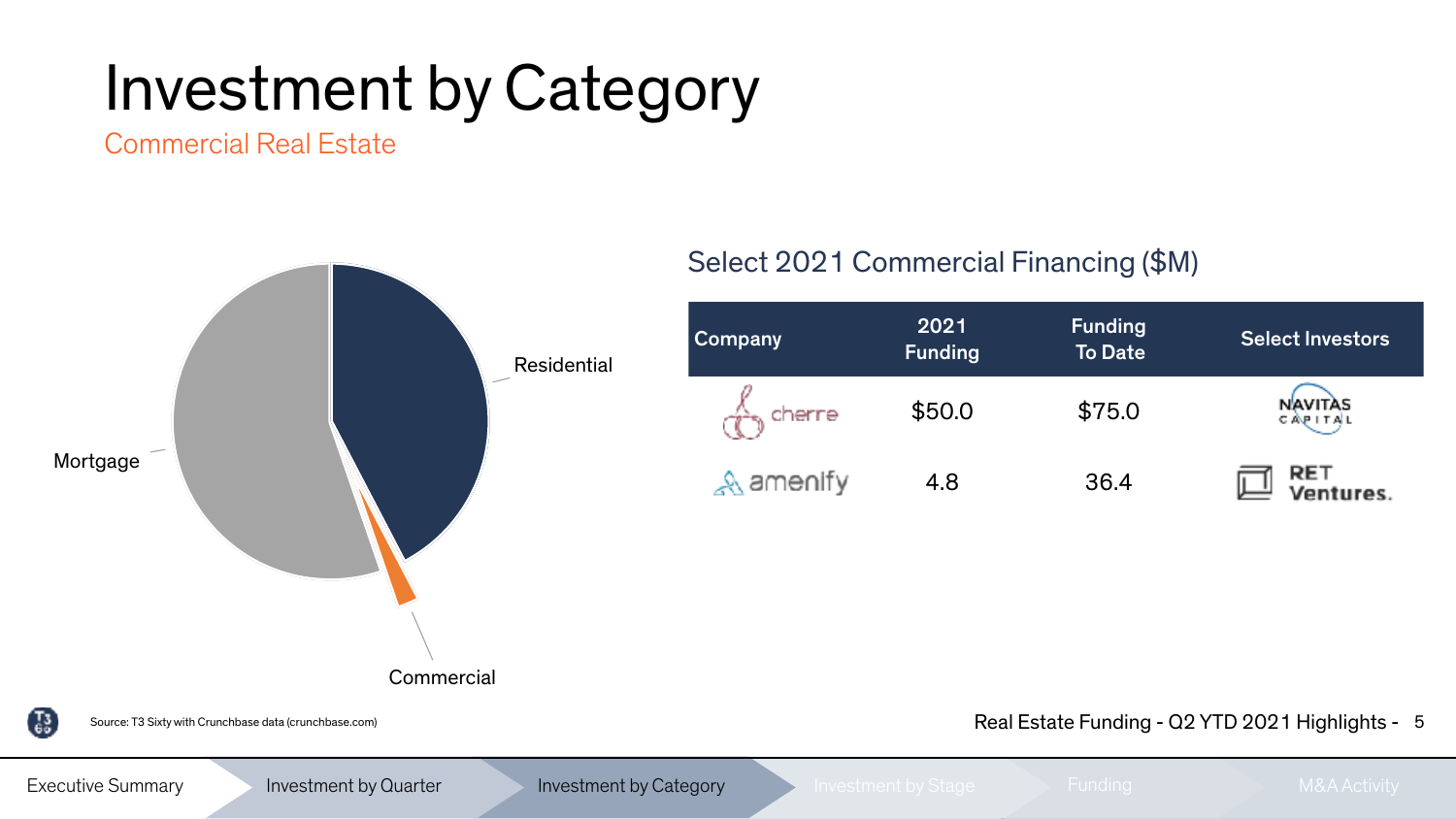Mortgage



#### Select 2021 Mortgage Financing (\$M)

| Company             | 2021<br><b>Funding</b> | <b>Funding</b><br><b>To Date</b> | <b>Select Investors</b>                  |
|---------------------|------------------------|----------------------------------|------------------------------------------|
| <b>C</b> better.com | \$500.0                | \$905.0                          | $\equiv$ SoftBank<br>Group               |
| <b>R</b> blend      | 300.0                  | 665.0                            | TIGERGLOBAL                              |
| snapdocs<br>п       | 150.0                  | 253.0                            | <b>TIGERGLOBAL</b>                       |
| <b>谷 Divvy</b>      | 110.0                  | 290.0                            | <b>TIGERGLOBAL</b>                       |
| SIMPLENEXUS         | 108.0                  | 128.0                            | <b>INSIGHT</b><br><b><i>PARTNERS</i></b> |
| RඟSTIFY             | 32.0                   | 65.0                             | TEN COVES CAPITAL                        |

 $\left[\begin{smallmatrix} 73 \ 69 \end{smallmatrix}\right]$ 

Source: T3 Sixty with Crunchbase data (crunchbase.com)

Real Estate Funding - Q2 YTD 2021 Highlights - 6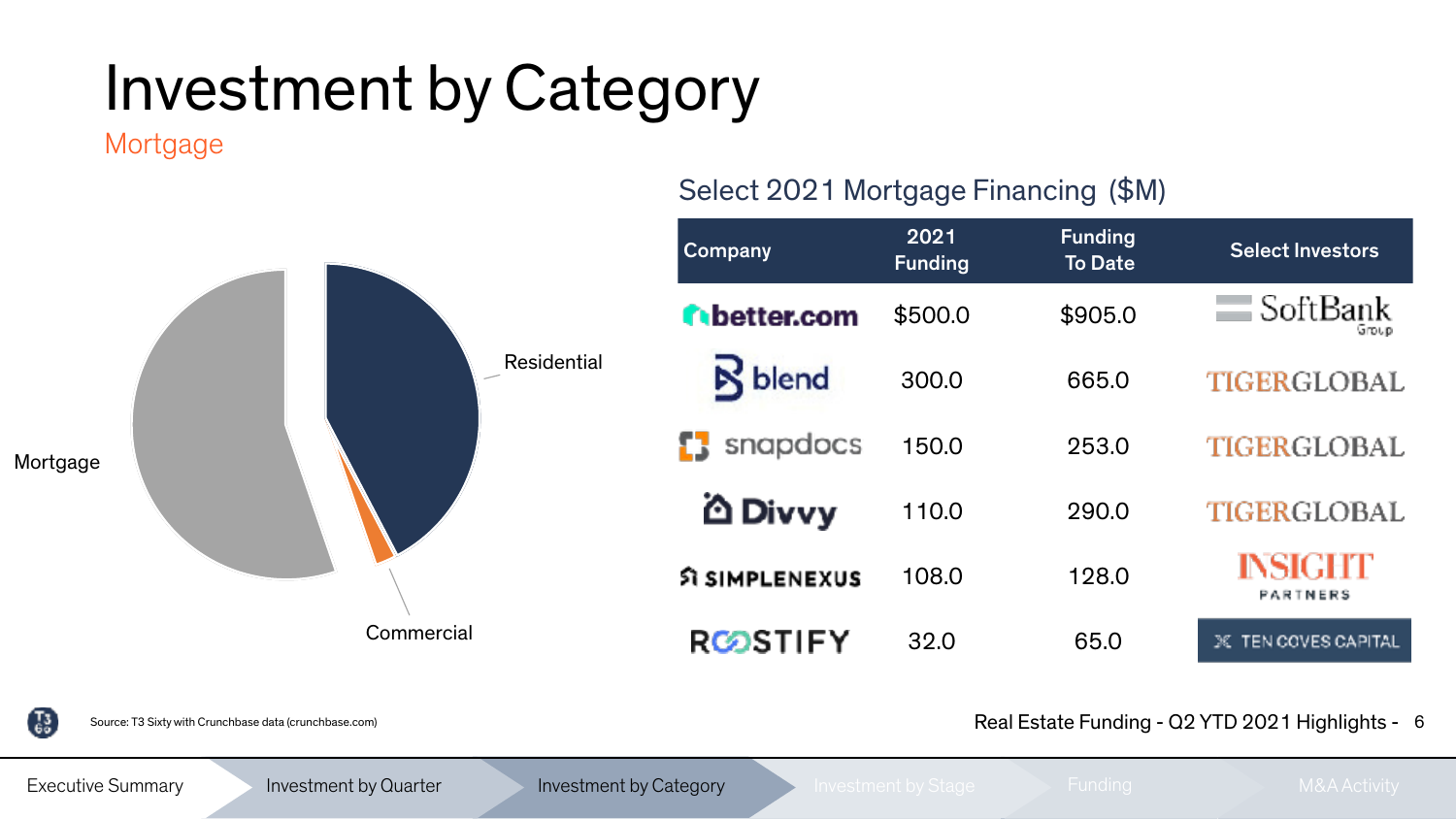#### Investment by Stage





Proportion of late-stage v. early-stage funding rounds versus 2020



-16%

Average amount of early-stage funding rounds in Q2 YTD 2021 was \$50M, driven by larger Series B rounds by Homeward and Simple Nexus



Average amount of late-stage funding rounds in Q2 YTD 2021 was \$199M

Real Estate Funding - Q2 YTD 2021 Highlights - 7

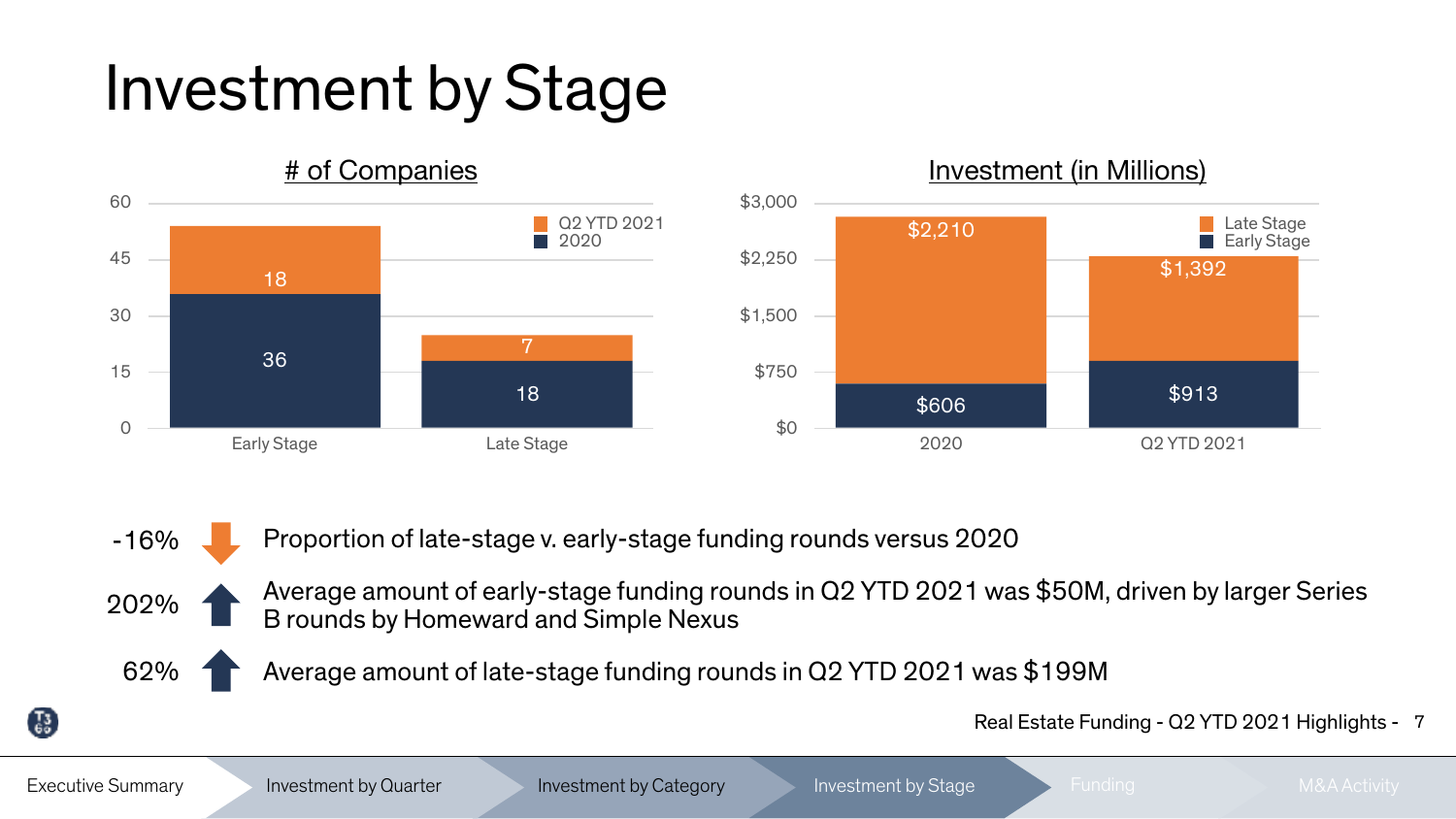#### Q2 YTD 2021 Funding Exceeding \$50M

| Company                                | Funding \$ (M) | Category           | <b>Funding Type</b> | <b>Late Stage Funding</b> |
|----------------------------------------|----------------|--------------------|---------------------|---------------------------|
| thetter.com                            | \$500          | Mortgage           | Post IPO/Secondary  |                           |
| $\aleph$ blend                         | 300            | Mortgage           | Series G            |                           |
| ho meward                              | 371            | <b>Residential</b> | Debt/Series B       |                           |
| side                                   | 200            | <b>Residential</b> | Series D            |                           |
| snapdocs                               | 150            | Mortgage           | Series D            |                           |
| <b>Flyhomes</b>                        | 150            | <b>Residential</b> | Series C            |                           |
| iΔ Divvy                               | 110            | Mortgage           | Series C            |                           |
| <b>SIMPLENEXUS</b>                     | 108            | Mortgage           | <b>Series B</b>     |                           |
| HomeLight                              | 100            | <b>Residential</b> | <b>Debt</b>         |                           |
| <b>HOME-X.</b>                         | 90             | <b>Residential</b> | Equity              |                           |
| $\bigtriangleup_{\mathfrak{h}}$ cherre | 50             | Commercial         | Series B            |                           |



Real Estate Funding - Q2 YTD 2021 Highlights - 8

 $\begin{bmatrix} 13 \\ 60 \end{bmatrix}$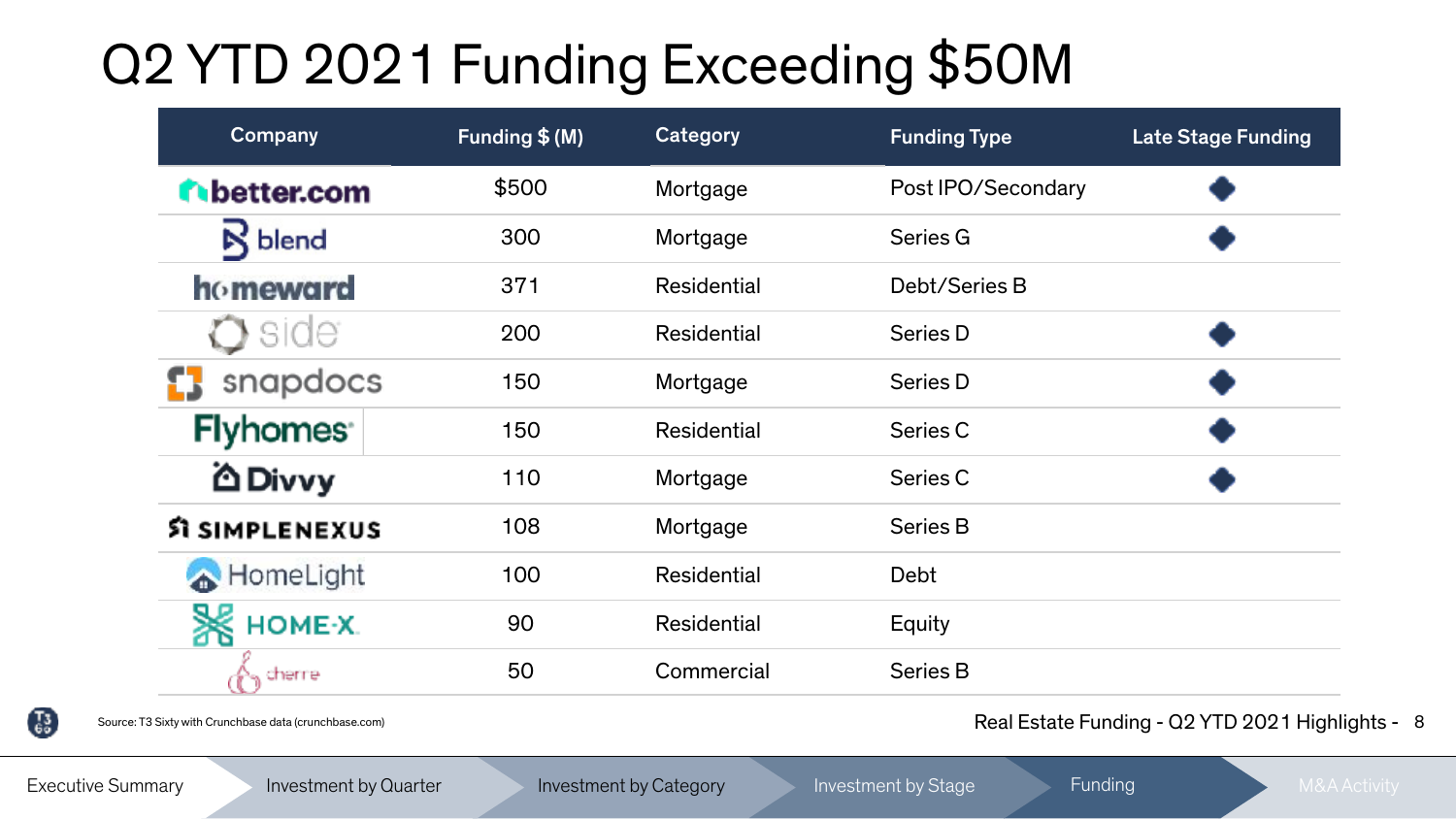#### Select Q2 YTD 2021 Mergers & Acquisitions

Strong activity among strategic buyers





Source: T3 Sixty, company announcements and Crunchbase data (crunchbase.com)

Real Estate Funding - Q2 YTD 2021 Highlights - 9

Executive Summary **Investment by Quarter Investment by Category** Investment by Stage Funding M&A Activity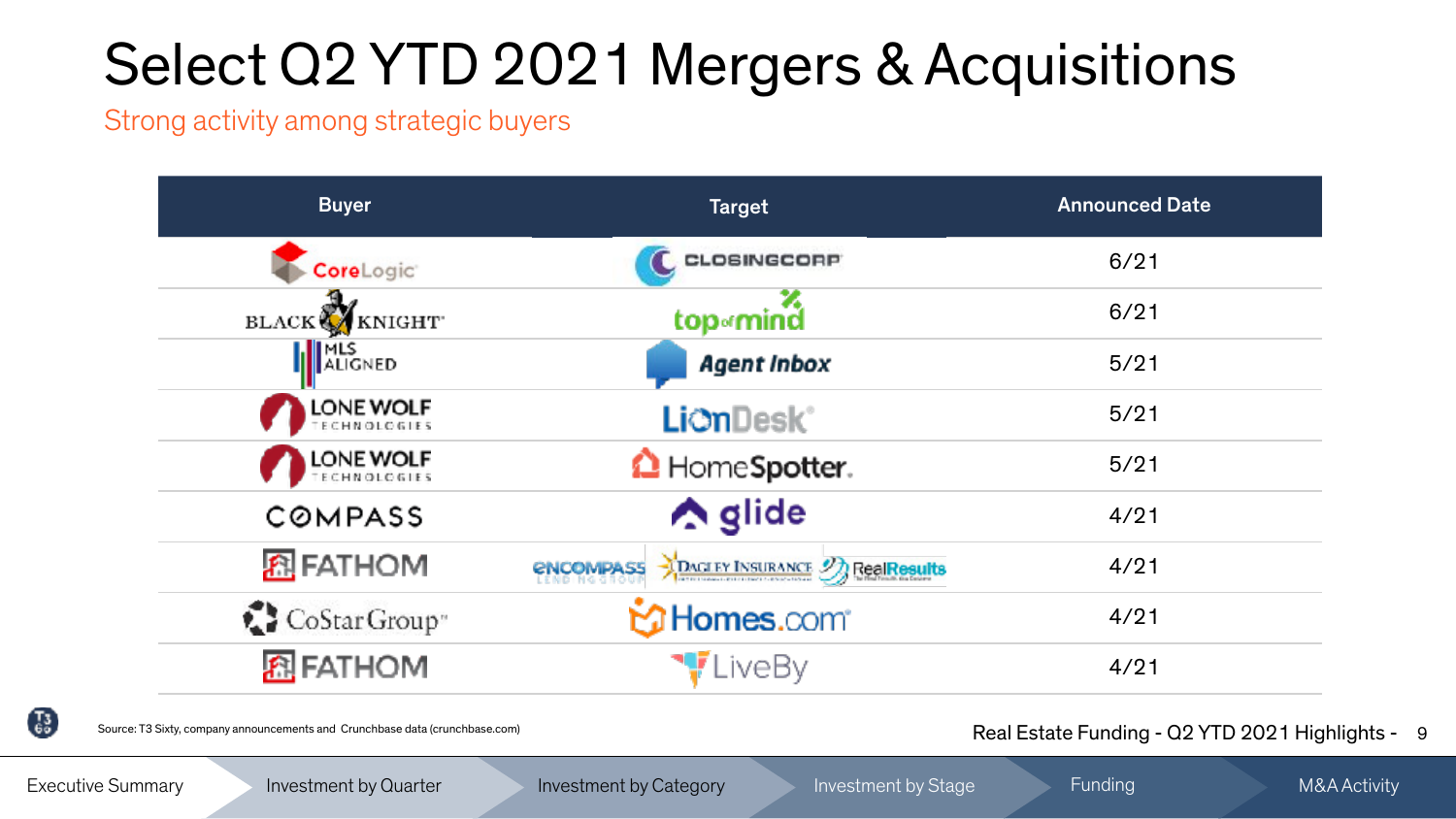#### Mergers & Acquisitions (cont.)

Strong activity among strategic buyers





Source: T3 Sixty, company announcements and Crunchbase data (crunchbase.com)

Real Estate Funding - Q2 YTD 2021 Highlights - 10

Executive Summary **Investment by Quarter Investment by Category** Investment by Stage Funding M&A Activity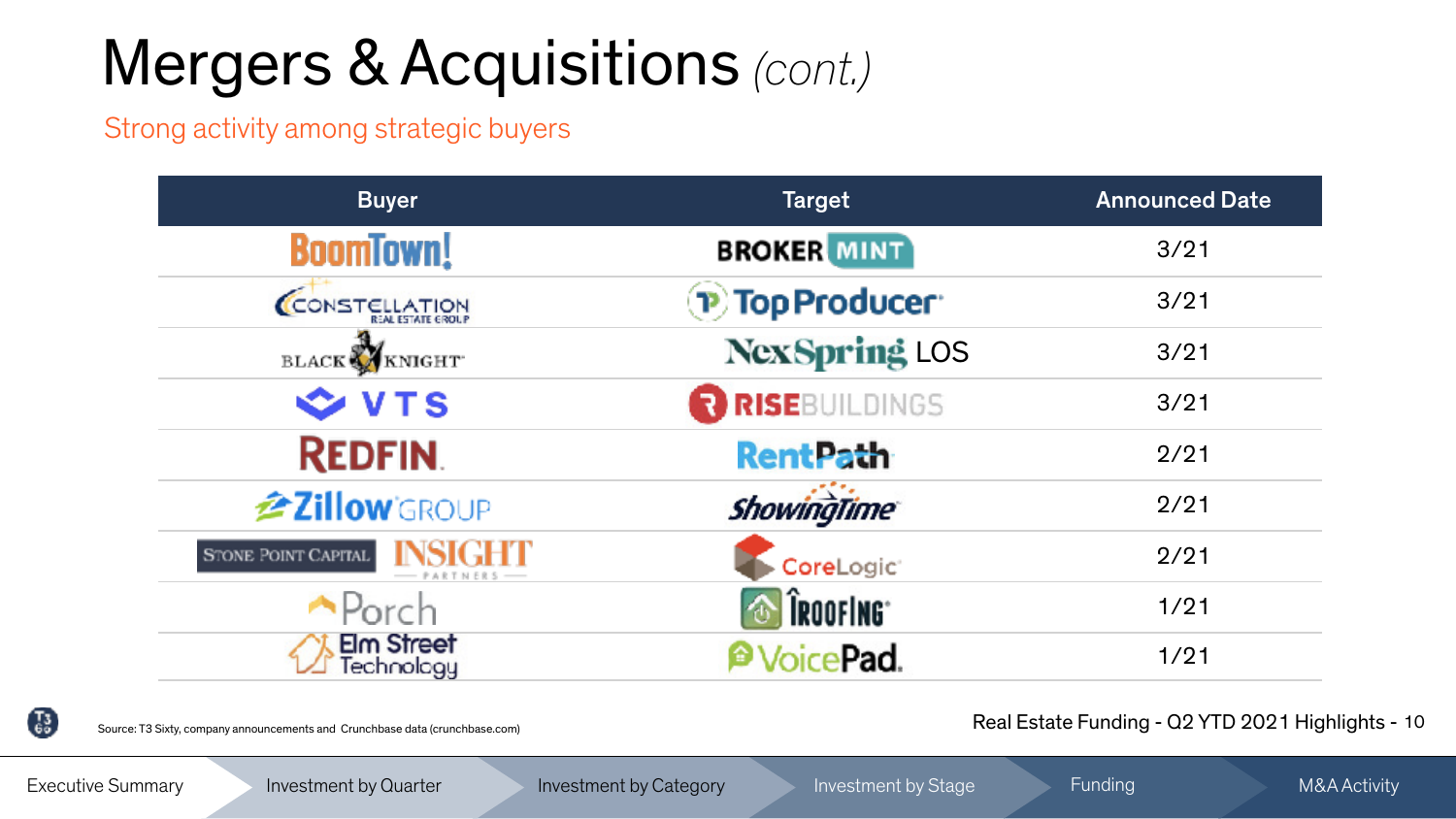#### Q2 YTD 2021 Public Market Entrants

This has been an active year in public market entries for real estate technology. Several companies have announced SPAC mergers in 2021.

A Special Purpose Acquisition Company (SPAC) is a company created solely to merge or acquire another business and take it public — a cheaper, faster alternative to an initial public offering (IPO). As SPACs come to market and IPOs occur, they may also be a harbinger for growth in additional acquisitions over the next 2-3 years, building on an already strong M&A market.

| Company             | <b>Merger Partner</b>             | Select Investor(s)             | Valuation |
|---------------------|-----------------------------------|--------------------------------|-----------|
| Offerpad.           | $\frac{1}{2}$ e $\leq$ SUP ERNOVA | <b>BlackRock</b>               | \$3.0B    |
| Matterport          | <b>TGG</b>                        | TIGERGLOBAL<br><b>ISENATOR</b> | \$2.9B    |
| <b>N</b> better.com | AURORA<br>ACQUISITION CORE        | SoftBank<br>Group              | \$6.0B    |

Real Estate Funding - Q1 2021 Highlights - 11

Sources: [techcrunch.com](http://techcrunch.com)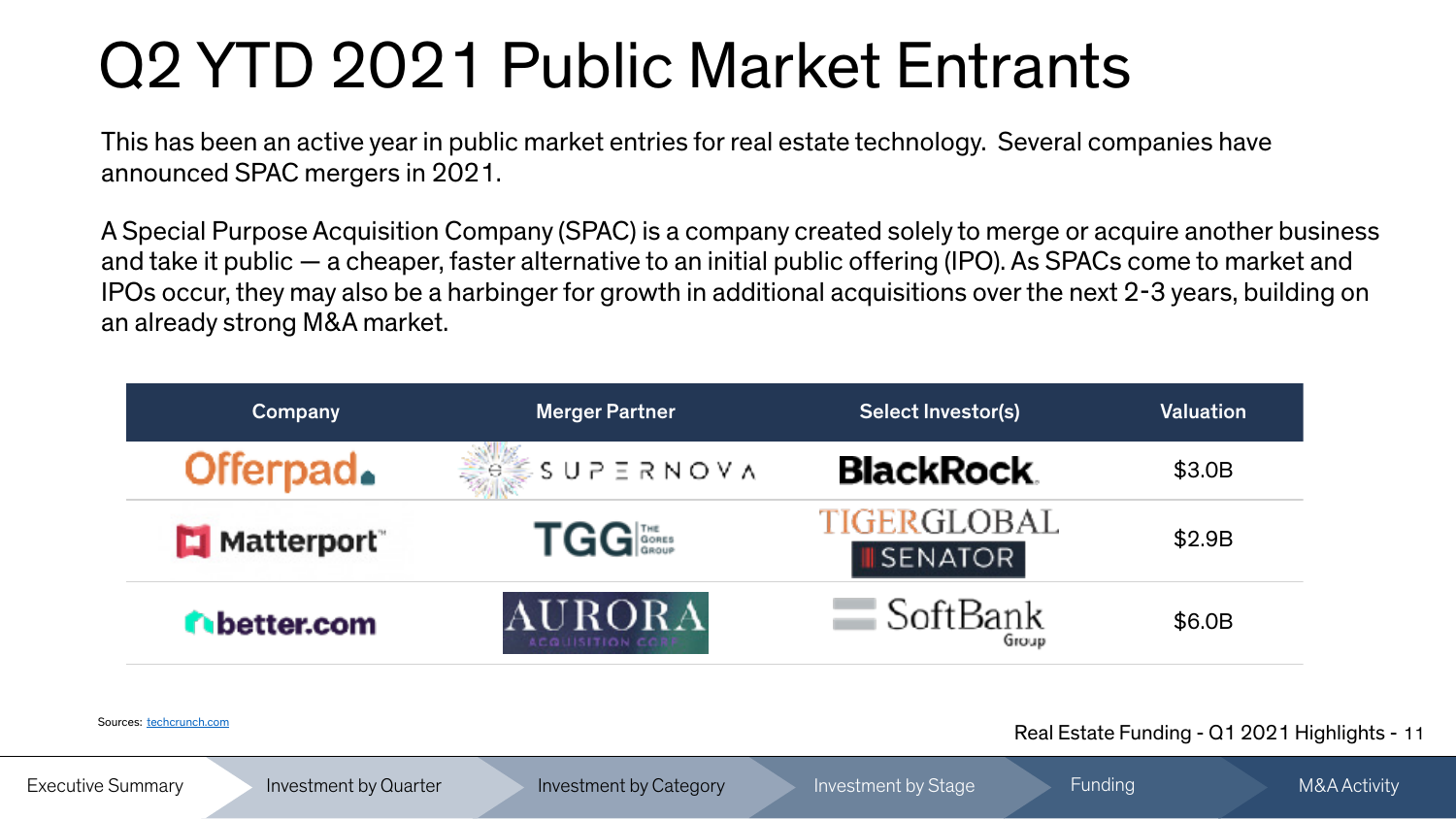#### The Technology Team





**Michele Conn**  SVP | Mergers & Acquisitions michele@t360.com

**Travis Saxton**  SVP | Technology travis@t360.com



**Jonathan Peterson**  VP | Broker Technology jonathan@t360.com







**Jack Miller**  President jack@t360.com

#### Recent Transactions Facilitated by T3 Sixty